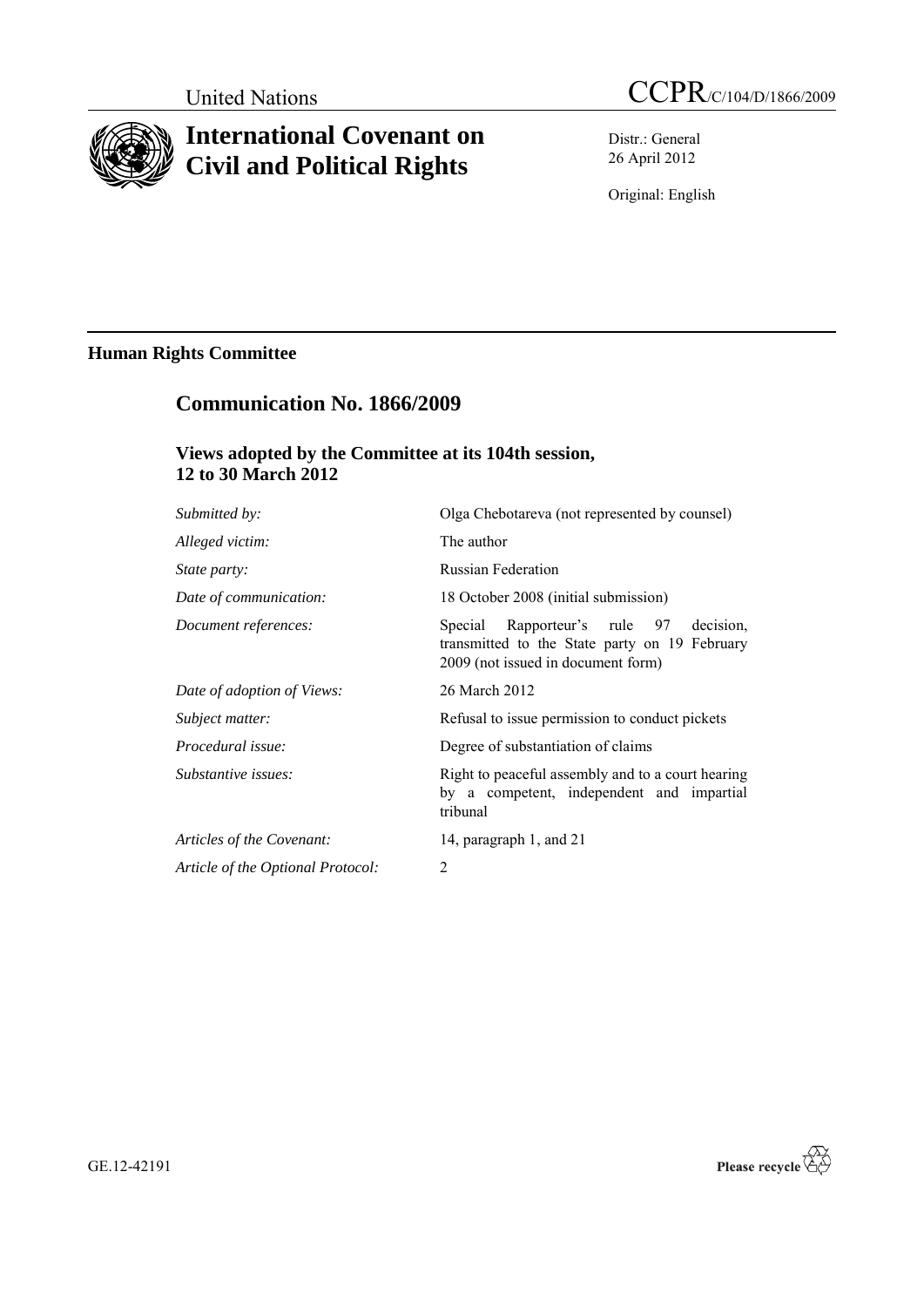## **Annex**

## **Views of the Human Rights Committee under article 5, paragraph 4, of the Optional Protocol to the International Covenant on Civil and Political Rights (104th session)**

concerning

### **Communication No. 1866/2009\***

| Submitted by:          | Olga Chebotareva (not represented by counsel) |
|------------------------|-----------------------------------------------|
| Alleged victim:        | The author                                    |
| <i>State party:</i>    | <b>Russian Federation</b>                     |
| Date of communication: | 18 October 2008 (initial submission)          |

*The Human Rights Committee*, established under article 28 of the International Covenant on Civil and Political Rights,

*Meeting* on 26 March 2012,

*Having concluded* its consideration of communication No. 1866/2009, submitted to the Human Rights Committee by Olga Chebotareva under the Optional Protocol to the International Covenant on Civil and Political Rights,

*Having taken into account* all written information made available to it by the author of the communication and the State party,

*Adopts* the following:

#### **Views under article 5, paragraph 4, of the Optional Protocol**

1. The author of the communication is Olga Chebotareva, a national of the Russian Federation<sup>1</sup> born in 1980. She claims to be a victim of a violation by the Russian Federation of her rights under articles 14, paragraph 1, and 21 of the International Covenant on Civil and Political Rights. The author is not represented by counsel.

#### **The facts as presented by the author**

2.1 On 1 October 2007, the author and one Ms. Kozlovskaya requested the city administration of Nizhny Novgorod to grant them permission to conduct a public event—a picket at the city's Gorky Square—which they were planning for 7 October 2007. The stated purpose of the event was to mark the anniversary of the murder of Anna

The following members of the Committee participated in the examination of the present communication: Mr. Lazhari Bouzid, Ms. Christine Chanet, Mr. Ahmad Amin Fathalla, Mr. Cornelis Flinterman, Mr. Yuji Iwasawa, Mr. Walter Kälin, Ms. Zonke Zanele Majodina, Ms. Iulia Antoanella Motoc, Mr. Gerald L. Neuman, Mr. Michael O'Flaherty, Mr. Rafael Rivas Posada, Sir Nigel Rodley, Mr. Fabián Omar Salvioli, Mr. Marat Sarsembayev, Mr. Krister Thelin and Ms. Margo Waterval.

 $1$  The Optional Protocol entered into force for the Russian Federation on 1 January 1992.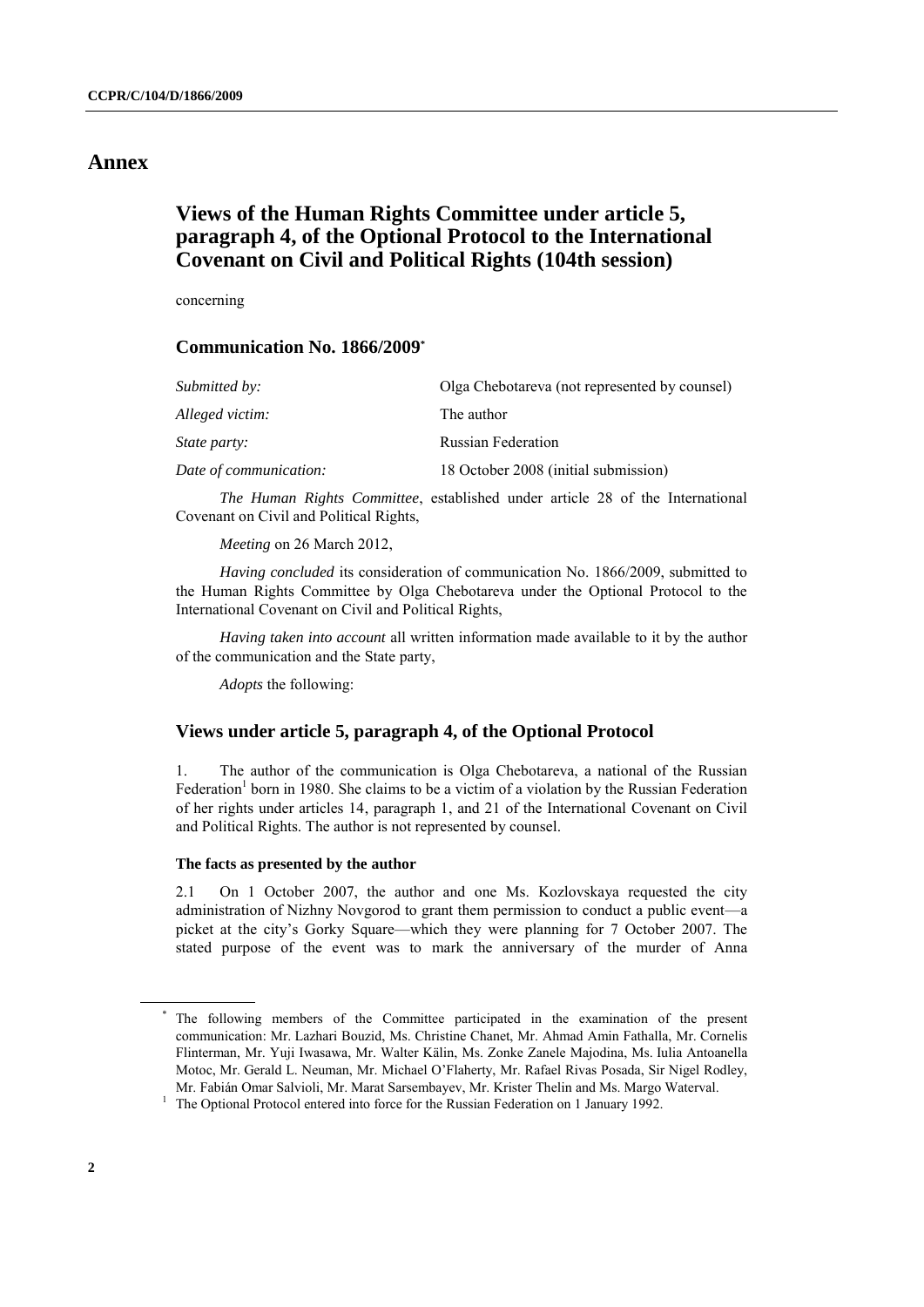Politkovskaya<sup>2</sup> and to protest against political repression in the country. They informed the city administration that 45 persons would be participating in the event.

2.2 On 2 October 2007, the city administration informed the author and other organizers that the city authorities were planning to hold events dedicated to Teachers' Day on 7 October 2007. It stated that those events would be held at the same Gorky Square. As an alternative, the city administration suggested conducting the picketing event in another location.

2.3 The author submits that the proposed location was far from the city centre. Because of the remote location, the purpose of the picket would be thwarted. On the same day they received the city administration's response, the author and other organizers informed the city administration by fax that, in their view, the reasons for denying the request for the picket were unsubstantiated. On 3 October 2007, the author and other organizers received another letter from the city administration, which stated that no agreement had been reached on the venue of the picket and, therefore, the organizers had no permission to hold the event.

2.4 Also on 2 October 2007, the author and other organizers submitted a second request to the city administration of Nizhny Novgorod, for an event in a different location. The requested venue for this picket, to be held on 7 October 2007, was the intersection of Bolshaya Pokrovskaya Street and Malaya Pokrovskaya Street. This second picket would also mark the anniversary of the murder of Anna Politkovskaya. The organizers informed the city administration that 30 persons would be participating in the event.

2.5 On 3 October 2007, Mr. Shimovolos, one of the picket organizers, submitted additional information on the second picket, indicating that the intended location for the event was on the right side of the "Jan Jak" hotel, away from pedestrians and car traffic.

2.6 On 4 October 2007, the city administration responded by again suggesting a different location for the picket, as, according to it, the location suggested by the organizers was an area of heavy vehicle and pedestrian traffic. Thus, according to the administration, the picket at that location would be a hazard to public safety. The city administration also claimed that they could not locate the "Jan Jak" hotel on the corner of Bolshaya Pokrovskaya Street and Malaya Pokrovskaya Street. Despite further clarifications provided by the organizers, the city administration refused to give permission. Consequently, neither event was held as planned.

2.7 The author claims that the two events would have been conducted in accordance with the law and would not have constituted a threat to the public safety, order, health or morals of the population. She also claims that on 7 November 2007, the day of the planned events, the city's Gorky Square was empty and there were no other events held, despite the city administration's previous statement.

2.8 On an unspecified date, the author and other organizers filed a suit with the Nizhegorodsky District Court, alleging violations of their right to freedom of assembly. On 18 December 2007, the Nizhegorodsky District Court issued a decision finding that the actions of the city administration were not unlawful. The author claims that the court that examined her claim was not a "competent, independent and impartial tribunal", as it did not address the claims regarding violations of the right to freedom of assembly. Instead, according to the author, the court focused on the lawfulness of the Nizhny Novgorod city administration's decision.

<sup>&</sup>lt;sup>2</sup> Anna Politkovskaya was a Russian journalist, author and human rights activist well known for her opposition to the Chechen conflict and then-President Vladimir Putin.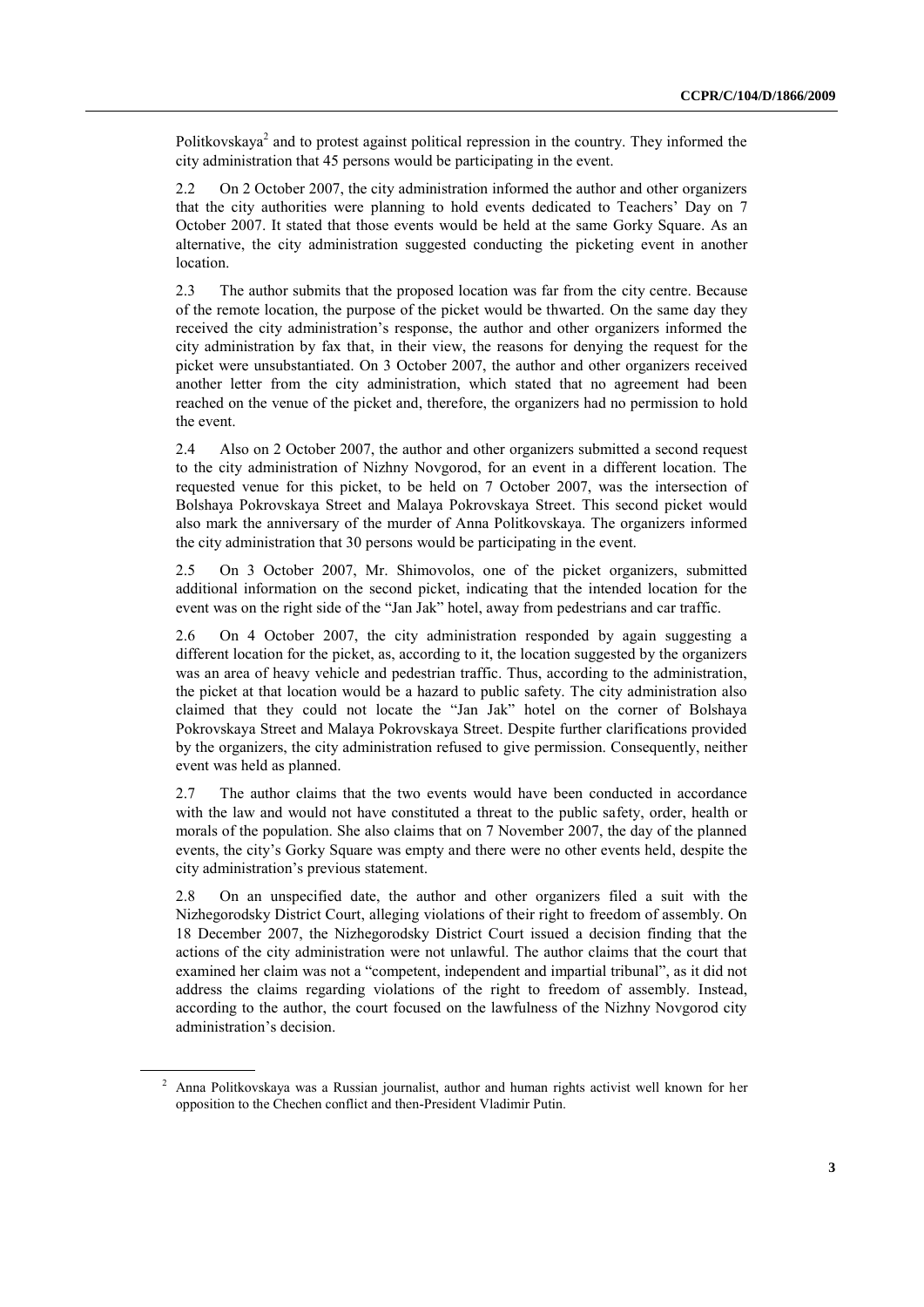2.9 On 21 December 2007, the author filed an appeal against the decision of the Nizhegorodsky District Court with the Nizhegorodsky Regional Court which, on 29 January 2008, rejected the appeal and upheld the decision of the lower district court.

2.10 The author submits that she also filed a supervisory review request on 27 May 2008 to the Nizhegorodsky Regional Court. On 3 June 2008, that Court rejected her appeal, citing violations of procedural rules for filing supervisory review appeals.

2.11 On 16 June 2008, the author submitted a second supervisory review request to the Nizhegorodsky Regional Court. On 24 July 2008, the court rejected the second appeal, finding that the lower court decisions had been authenticated by a notary public and not by a judge, as required by law. The author claims that the court had had no intention of looking into the merits of the case and rejected the appeal for purely technical reasons.

#### **The complaint**

3.1 The author claims that, by refusing permission to conduct the pickets, the State party violated her right to freedom of assembly, as guaranteed by article 21 of the Covenant.

3.2 She further claims that the court hearing during which she challenged the city administration's decision was not conducted by a "competent, independent and impartial tribunal", thus violating her rights under article 14, paragraph 1, of the Covenant. The author submits that instead of considering the restrictions placed on her right to peaceful assembly, the court only looked into the lawfulness of the city administration's actions.

3.3 The author also submits that during the supervisory appeal, the Nizhegorodsky Regional Court never looked into the merits of her case, and rejected both supervisory appeals on purely formal and technical grounds.

#### **State party's observations on admissibility and merits**

4.1 By note verbale of 15 May 2009, the State party provided its observations on the admissibility and merits. It submits that on 1 October 2007, the author requested permission to conduct a picket at Gorky Square in Nizhny Novgorod. The State party submits that the city administration was planning to hold other events dedicated to Teachers' Day. Therefore, the organizers were given the option to conduct the picket at another location, and were provided with several suggestions for alternatives in other parts of the city.

4.2 The State party also points out that, according to Federal Law No. 54-FZ on gatherings, meetings, demonstrations, rallies and picketing, the organizers of the public event do not have a right to conduct such an event if the organizers and local authorities cannot agree on the event's location.

4.3 The State party further submits that on 2 October 2007, the city administration received the second request to conduct the picket, this time at the crossroads of Malaya Pokrovskaya and Bolshaya Pokrovskaya. According to the State party, the organizers did not specify the exact location of the event. The State party argues that this intersection is very busy with car and pedestrian traffic, and holding a public event there would jeopardize public safety. The city administration again suggested alternative locations in other districts of Nizhny Novgorod. The State party cites the same federal law on public events, arguing that the organizers and the local authorities must agree on the event's location.

4.4 The State party also argues that the Nizhegorodsky District Court correctly rejected the author's complaint, and the court came to the conclusion that no rights were violated, and that the city administration did not impose an unlawful ban on the picket, but rather suggested changing the location of the event. According to the State party, the author's allegations on the unlawful restriction of her right to organize a picket were examined by the courts, and found to be groundless.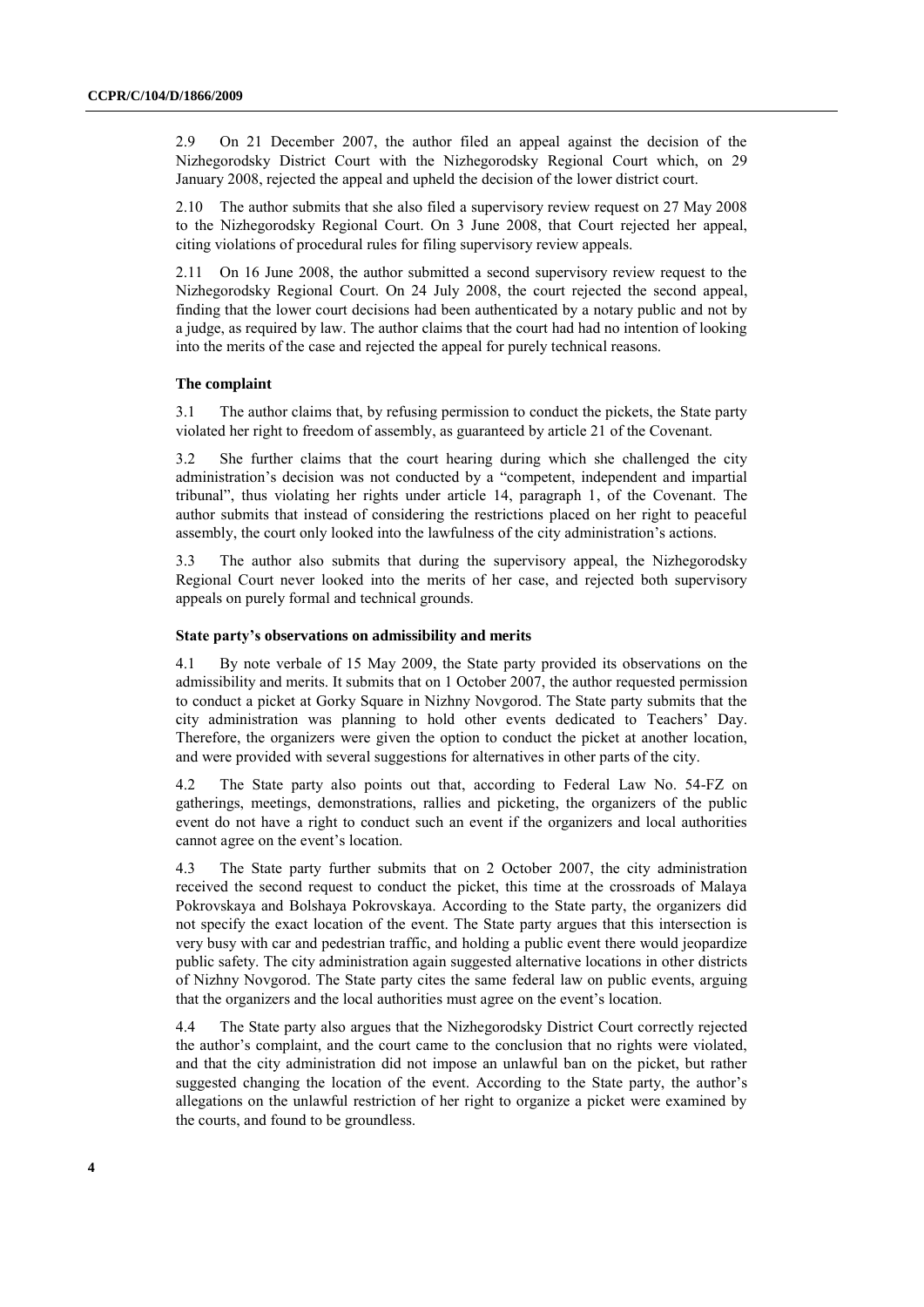4.5 The State party further submits that both supervisory appeals filed by the author, on 27 May 2008 and 16 June 2008, violated procedural rules for filing supervisory appeals, as established by the Civil Procedure Code of the Russian Federation (chap. 41). It contends that the author had ample opportunity to correct the procedural mistakes and resubmit the supervisory appeal request, but that she failed to do so; she also failed to file a cassation appeal.

4.6 The State party also submits that due to these circumstances, the author's communication should be considered as an abuse of the right of submission, and should also be declared inadmissible under article 5, paragraph 2 (b), of the Optional Protocol.

#### **Authors' comments on the State party's observations**

5.1 By letter of 20 October 2009, the author recalls that, contrary to the State party's submission, she did in fact file the cassation appeal with the Nizhegorodsky Regional Court, and that this appeal was rejected on 29 January 2008.

5.2 The author further states that the supervisory appeals were rejected by the Nizhegorodsky Regional Court on formalistic grounds, such as the fact that the copies of previous court decisions were authenticated by a notary, and not the court itself, and due to the expiration of the six-month deadline for supervisory review claims, as introduced by a new law, following the examination of her case by the first-instance court. The author contends that she has asked to have the deadline for supervisory appeal extended, without success. As a result, the case could not be examined under the supervisory review proceedings.

5.3 The author also claims that there are multiple decisions of the European Court of Human Rights that indicate that supervisory appeals cannot be considered as constituting an "effective" domestic remedy.<sup>3</sup>

5.4 She also reiterates that the pickets were banned because the organizers were planning to protest against political repression, and that, according to her, all requirements of peaceful demonstrations were fulfilled. The author repeats her claims of the violation of article 21 of the Covenant.

#### **State party's further observations**

6.1 On 13 August 2010, the State party reiterated that it was up to the author to correct the mistake in her supervisory appeal of 27 May 2008, and that she had to appeal again. The State party claims that the author did not properly authenticate the lower court's decisions, which constitutes a violation of current legislation of the Russian Federation. The State party recalls that both of the author's appeals were therefore rejected without having the case considered on the merits.

6.2 The State party further submits that the author is a lawyer by profession, and must have been aware of all the requirements of the Constitution of the Russian Federation, which requires strict adherence to the Constitution and laws of the Russian Federation (art. 15, para. 2, of the Constitution). The State party submits that the author's failure to follow the requirements set out by law was purposeful, and that the author never wanted the courts to look into merits of her case.

<sup>&</sup>lt;sup>3</sup> In support of her statement, the author provides reports by the Nizhny Novgorod Human Rights Union, and from Mr. Shimovolos, one of the other organizers of the pickets in this case. She adds that, in any event, the supervisory review is aimed mainly at checking whether serious procedural violations have occurred in a specific case, and not at considering the merits of the case; furthermore, equality of arms is not necessarily respected.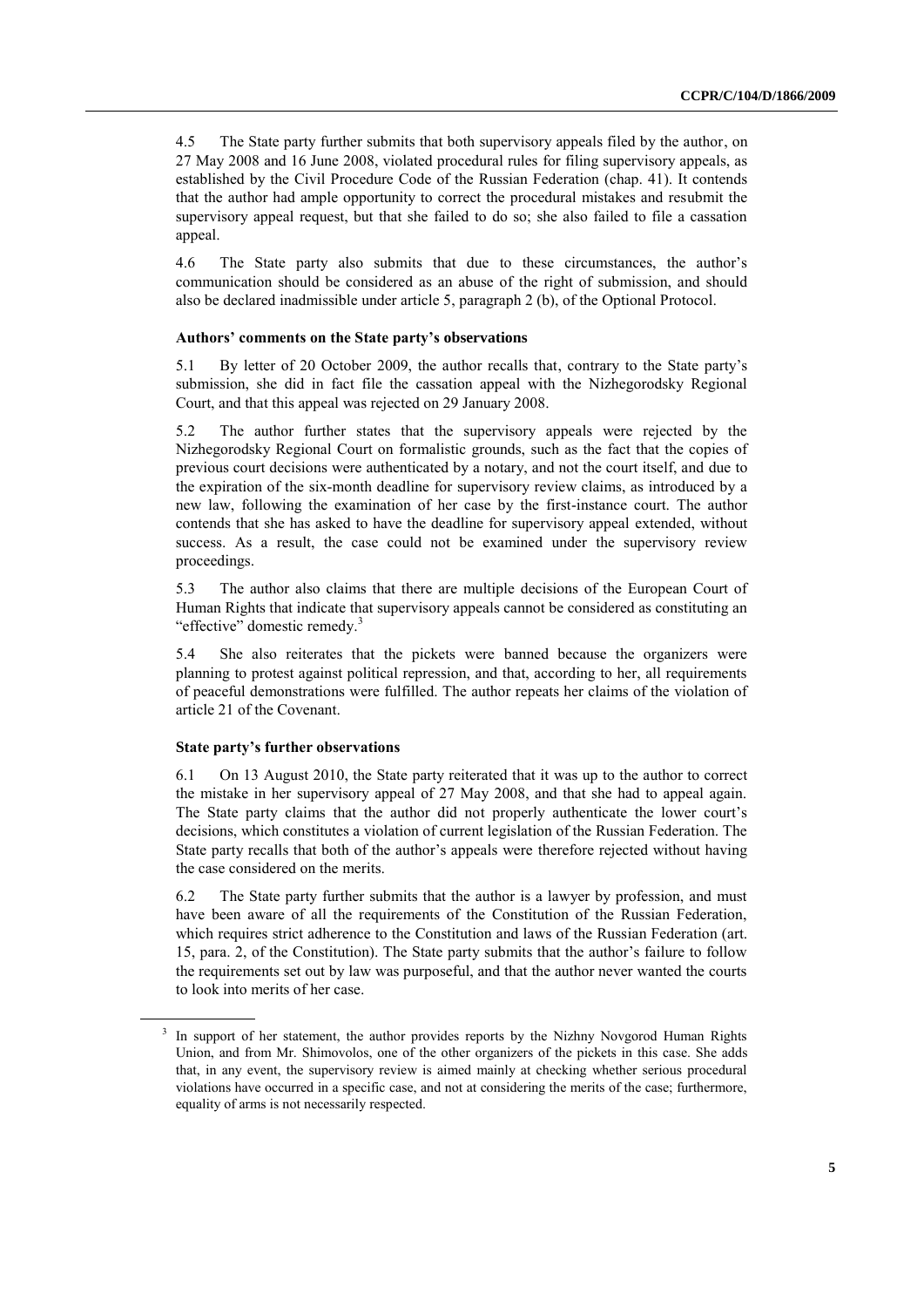6.3 The State party therefore insists that the author abused her right of submission of an individual communication, and that her case cannot be considered admissible also in the light of the requirements of article 5, paragraph 2 (b), of the Optional Protocol.

#### **Additional comments by the author**

7.1 On 28 September 2010, the author submitted additional comments. She argues that court decisions become enforceable after the examination of a cassation appeal. The entry into force of court decisions cannot be stayed during the supervisory appeal process. The author also invokes a ruling of the Constitutional Court of the Russian Federation in which, according to her, the Court admits that the supervisory appeal cannot be considered as an effective remedy. 4

7.2 The author further argues that, based on articles 363 and 364 of the Civil Procedure Code of the Russian Federation, the grounds for supervisory appeal are very limited. Also, the author cites a European Court of Human Rights case in which the Court considered the supervisory appeal as an optional remedy, because it is a discretionary procedure that depends on authorities and not the complainant.<sup>5</sup>

7.3 The author admits that article 378 of the Civil Procedure Code requires the courts to authenticate the copies of the contested decisions. Such a requirement is also confirmed by resolution No. 36 of the Supreme Court of the Russian Federation. The author argues that such a resolution only regulates the activities of courts and cannot be considered a law. The author also cites a law on notaries public, which does not prohibit authentication of court decisions by notaries public.

#### **Issues and proceedings before the Committee**

#### *Consideration of admissibility*

8.1 Before considering any claims contained in a communication, the Human Rights Committee must, in accordance with rule 93 of its rules of procedure, decide whether or not it is admissible under the Optional Protocol to the Covenant.

8.2 The Committee notes, as required by article 5, paragraph 2 (a), of the Optional Protocol, that the same matter is not being examined under any other procedure of international investigation or settlement.

8.3 With regard to the requirement laid down in article 5, paragraph 2 (b), of the Optional Protocol, the Committee takes note of the State party's argument that the author failed to follow the procedural rules when filing two separate supervisory appeals. The Committee notes, however, that the author filed a cassation appeal with the Nizhegorodsky Regional Court, which upheld the decision of the first instance court. <sup>6</sup> The Committee recalls its previous jurisprudence, according to which supervisory review procedures against court decisions which have entered into force constitute an extraordinary remedy,

<sup>&</sup>lt;sup>4</sup> It should be noted, however, that in its ruling of 5 February 2007, the Constitutional Court refers to the supervisory appeal as constituting an "additional measure of protection under law", and stops short of calling it "ineffective". The Court also refers to the jurisprudence of the European Court of Human Rights when dealing with the issue of supervisory review (in which the European Court of Human Rights does call the supervisory appeal process "ineffective").

<sup>5</sup> The author cites *Tumilovich v. Russia*, application No. 47033/99, judgement of the European Court of Human Rights of 22 June 1999.

<sup>6</sup> Copies of the decisions of those courts were submitted by the author to the attention of the **Committee**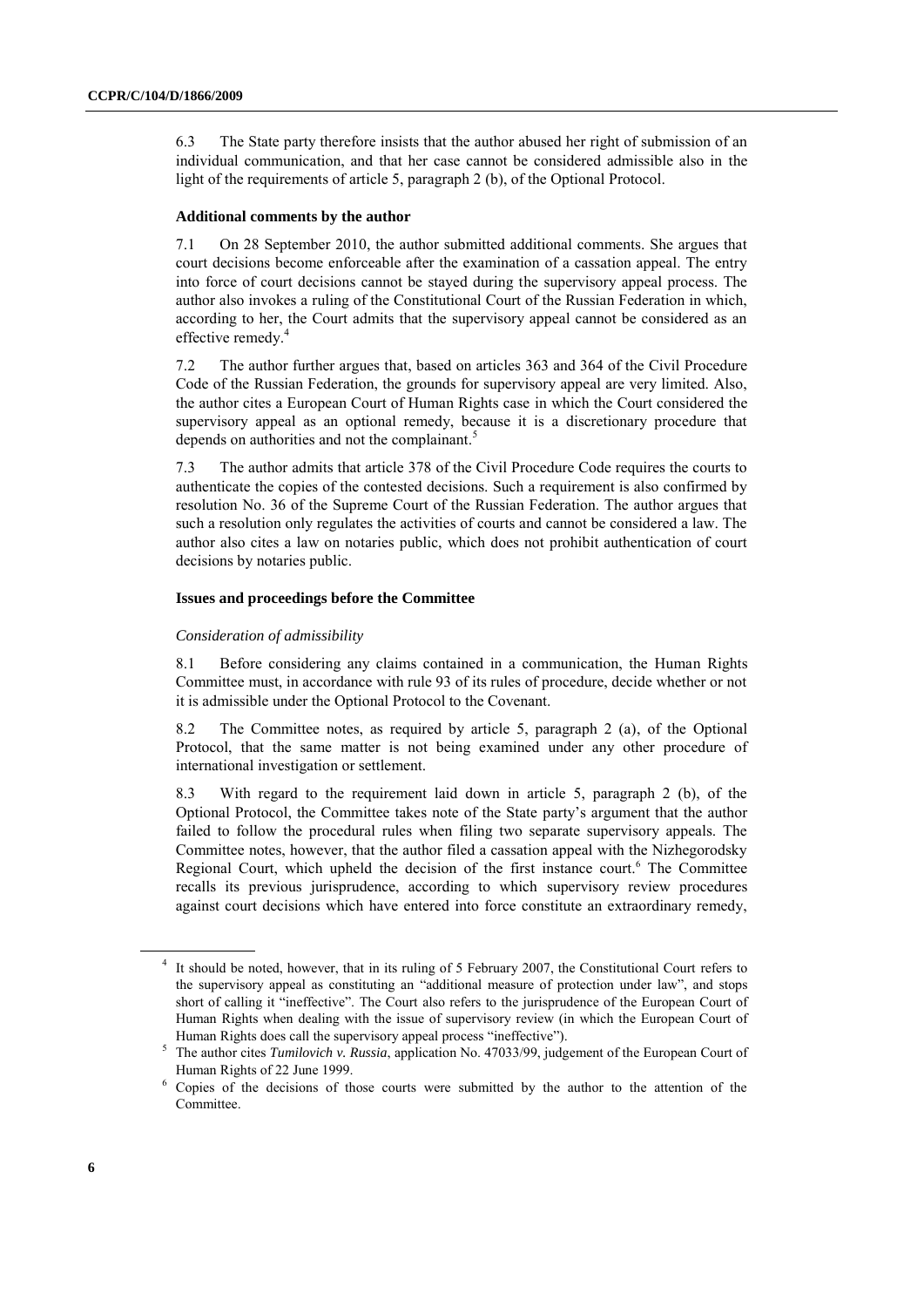dependent on the discretionary power of a judge or prosecutor, $\lambda$  and which, thus, do not need to be exhausted for purposes of admissibility. In these circumstances, the Committee considers that, in the present case, it is not precluded, by article 5, paragraph 2 (b), of the Optional Protocol, from examining the communication.

8.4 The Committee notes the author's claims that, in violation of the requirements of article 14 of the Covenant, her case was examined neither by a competent nor an impartial or independent court. She contends that the first instance court judge also failed to address in substance the issues she had raised. She further submits that the cassation and supervisory appeal judges failed to examine her case on the merits. The State party has in turn replied that all decisions in the author's case were lawful and fully grounded, and that the author's allegations on the unlawful restriction of her right to organize a picket were duly examined by the courts, and found to be groundless. The Committee recalls that the guarantees of article 14, paragraph 1, not only apply to courts and tribunals determining criminal charges or rights and obligations in a suit at law, but must also be respected where domestic law entrusts a judicial body with a judicial task. <sup>8</sup> The Committee observes that the relevant Nizhny Novgorod courts that heard the author's cases were composed of full-time professional judges. It also observes that the author has not sufficiently put forward specific elements which could call into question the competence, impartiality or independence of those judges or shown elements that could indicate that the application of domestic law was clearly arbitrary or amounted to a manifest error or denial of justice or that the court otherwise violated its obligation of independence or impartiality. 9 In these circumstances, the Committee considers that the author has failed to substantiate her claim under article 14, paragraph 1, for the purposes of admissibility, and that accordingly, this part of the communication is inadmissible under article 2 of the Optional Protocol.

8.5 The Committee considers that the author's claim under article 21 of the Covenant is sufficiently substantiated for the purposes of admissibility, and declares it admissible.

#### *Consideration of the merits*

9.1 The Human Rights Committee has considered the present communication in the light of all the information received, in accordance with article 5, paragraph 1, of the Optional Protocol.

9.2 The Committee notes the author's allegation that her right to freedom of assembly under article 21 was violated, since she was arbitrarily prevented from holding a peaceful assembly (picket). In this context, the Committee recalls that the right to peaceful assembly as set forth in article 21 of the Covenant is not absolute but may be subject to limitations in certain situations. The second sentence of article 21 of the Covenant requires that no restrictions may be placed on the exercise of the right to peaceful assembly other than those that are (a) imposed in conformity with the law and (b) necessary in a democratic society in

<sup>7</sup> See, inter alia, communications No. 836/1998, *Gelazauskas v. Lithuania*, Views adopted on 17 March 2003, and No. [1537/2006,](http://sim.law.uu.nl/SIM/CaseLaw/CCPRcase.nsf/3167fd85523cbf75c12567c8004d4280/E4C36B8A4F0B6E91C125768700453057?Opendocument) *Gerashchenko v. Belarus*, decision of inadmissibility adopted on 23 October 2009.

<sup>&</sup>lt;sup>8</sup> See general comment No. 32 (2007) on the right to equality before courts and tribunals and to a fair trial (*Official Records of the General Assembly, Sixty-second Session, Supplement No. 40*, vol. I (A/62/40 (Vol. I)), annex VI), para. 7; and communication No. 1015/2001, *Perterer v. Austria*, Views adopted on 20 July 2004, para. 9.2.

<sup>9</sup> See general comment No. 32, para. 26.